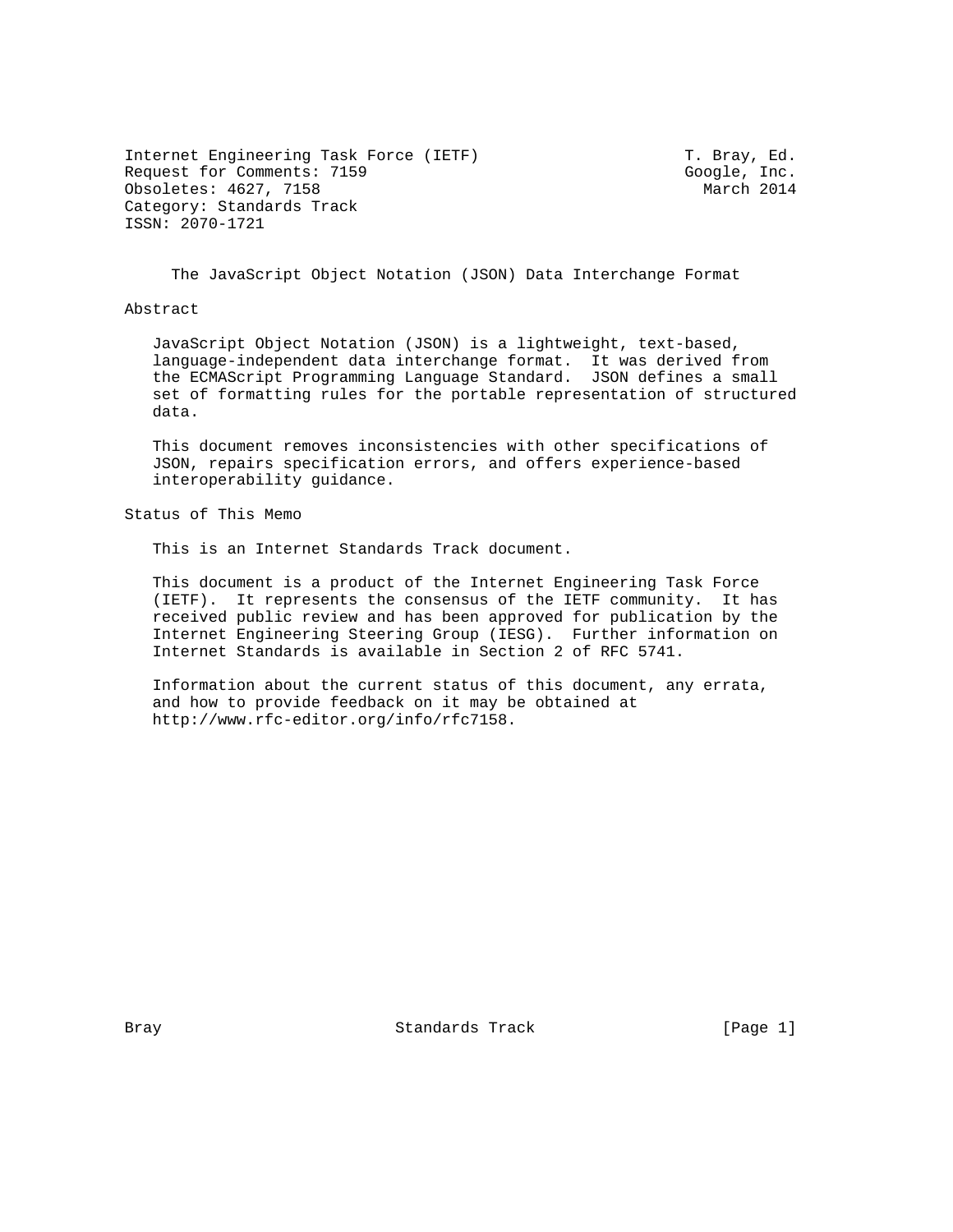Copyright Notice

 Copyright (c) 2014 IETF Trust and the persons identified as the document authors. All rights reserved.

 This document is subject to BCP 78 and the IETF Trust's Legal Provisions Relating to IETF Documents

 (http://trustee.ietf.org/license-info) in effect on the date of publication of this document. Please review these documents carefully, as they describe your rights and restrictions with respect to this document. Code Components extracted from this document must include Simplified BSD License text as described in Section 4.e of the Trust Legal Provisions and are provided without warranty as described in the Simplified BSD License.

 This document may contain material from IETF Documents or IETF Contributions published or made publicly available before November 10, 2008. The person(s) controlling the copyright in some of this material may not have granted the IETF Trust the right to allow modifications of such material outside the IETF Standards Process. Without obtaining an adequate license from the person(s) controlling the copyright in such materials, this document may not be modified outside the IETF Standards Process, and derivative works of it may not be created outside the IETF Standards Process, except to format it for publication as an RFC or to translate it into languages other than English.

Bray Standards Track [Page 2]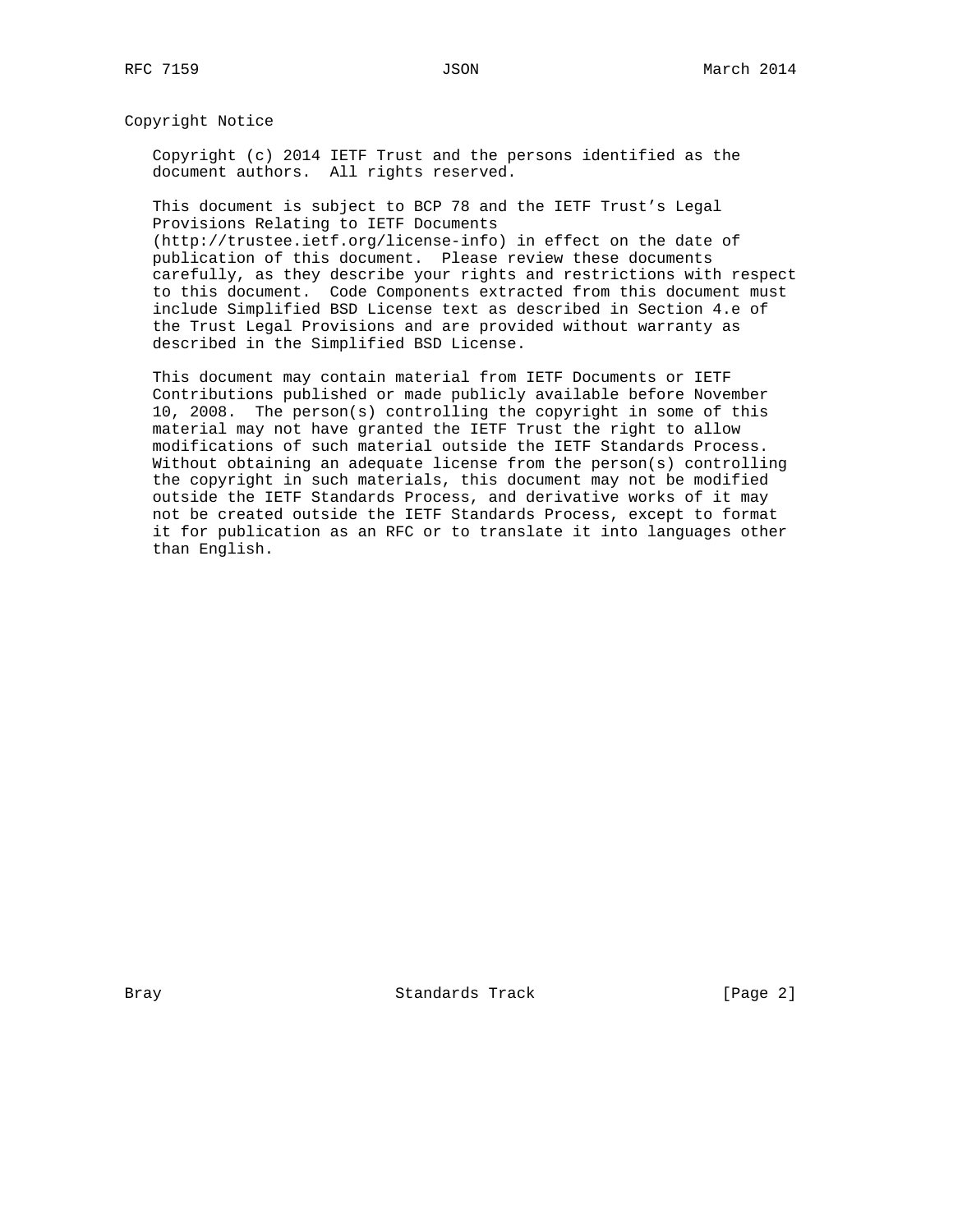# Table of Contents

| Conventions Used in This Document 4  |  |
|--------------------------------------|--|
|                                      |  |
| 1.3. Introduction to This Revision 4 |  |
| 2 <sub>1</sub>                       |  |
| $\mathcal{R}$                        |  |
| $4$ .                                |  |
| 5 <sub>1</sub>                       |  |
| $6^{\circ}$                          |  |
| $7$ .                                |  |
|                                      |  |
|                                      |  |
|                                      |  |
|                                      |  |
| 9                                    |  |
|                                      |  |
| 11                                   |  |
| 12.                                  |  |
|                                      |  |
|                                      |  |
|                                      |  |
|                                      |  |
|                                      |  |
| Appendix A. Changes from RFC 4627 15 |  |

## 1. Introduction

 JavaScript Object Notation (JSON) is a text format for the serialization of structured data. It is derived from the object literals of JavaScript, as defined in the ECMAScript Programming Language Standard, Third Edition [ECMA-262].

 JSON can represent four primitive types (strings, numbers, booleans, and null) and two structured types (objects and arrays).

 A string is a sequence of zero or more Unicode characters [UNICODE]. Note that this citation references the latest version of Unicode rather than a specific release. It is not expected that future changes in the UNICODE specification will impact the syntax of JSON.

 An object is an unordered collection of zero or more name/value pairs, where a name is a string and a value is a string, number, boolean, null, object, or array.

An array is an ordered sequence of zero or more values.

Bray **Standards Track** [Page 3]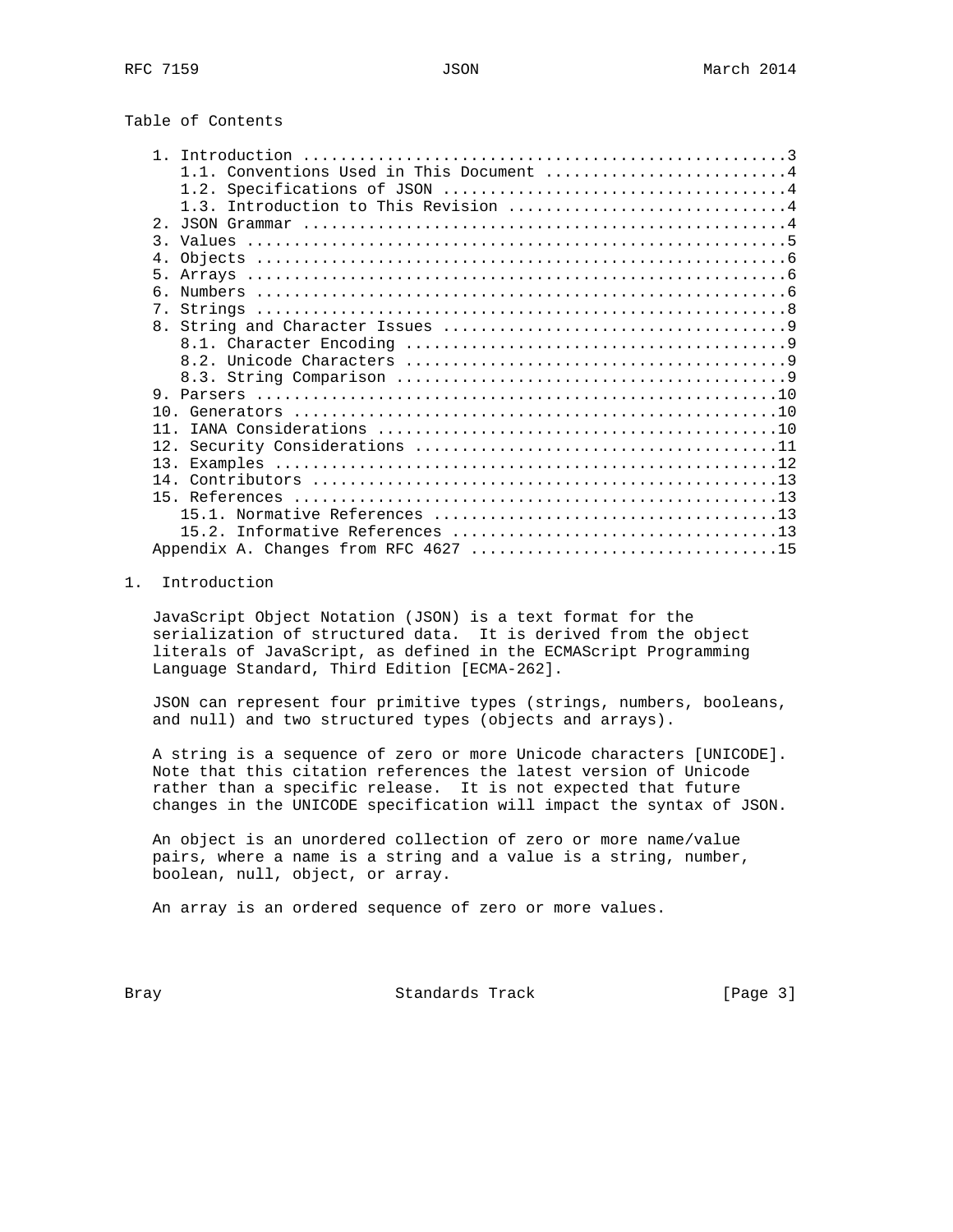The terms "object" and "array" come from the conventions of JavaScript.

 JSON's design goals were for it to be minimal, portable, textual, and a subset of JavaScript.

1.1. Conventions Used in This Document

 The key words "MUST", "MUST NOT", "REQUIRED", "SHALL", "SHALL NOT", "SHOULD", "SHOULD NOT", "RECOMMENDED", "MAY", and "OPTIONAL" in this document are to be interpreted as described in [RFC2119].

 The grammatical rules in this document are to be interpreted as described in [RFC5234].

1.2. Specifications of JSON

 This document updates [RFC4627], which describes JSON and registers the media type "application/json".

 A description of JSON in ECMAScript terms appears in Version 5.1 of the ECMAScript specification [ECMA-262], Section 15.12. JSON is also described in [ECMA-404].

 All of the specifications of JSON syntax agree on the syntactic elements of the language.

1.3. Introduction to This Revision

 In the years since the publication of RFC 4627, JSON has found very wide use. This experience has revealed certain patterns, which, while allowed by its specifications, have caused interoperability problems.

 Also, a small number of errata have been reported (see RFC Errata IDs 607 [Err607] and 3607 [Err3607]).

 This document's goal is to apply the errata, remove inconsistencies with other specifications of JSON, and highlight practices that can lead to interoperability problems.

2. JSON Grammar

 A JSON text is a sequence of tokens. The set of tokens includes six structural characters, strings, numbers, and three literal names.

 A JSON text is a serialized value. Note that certain previous specifications of JSON constrained a JSON text to be an object or an

Bray **Bray** Standards Track [Page 4]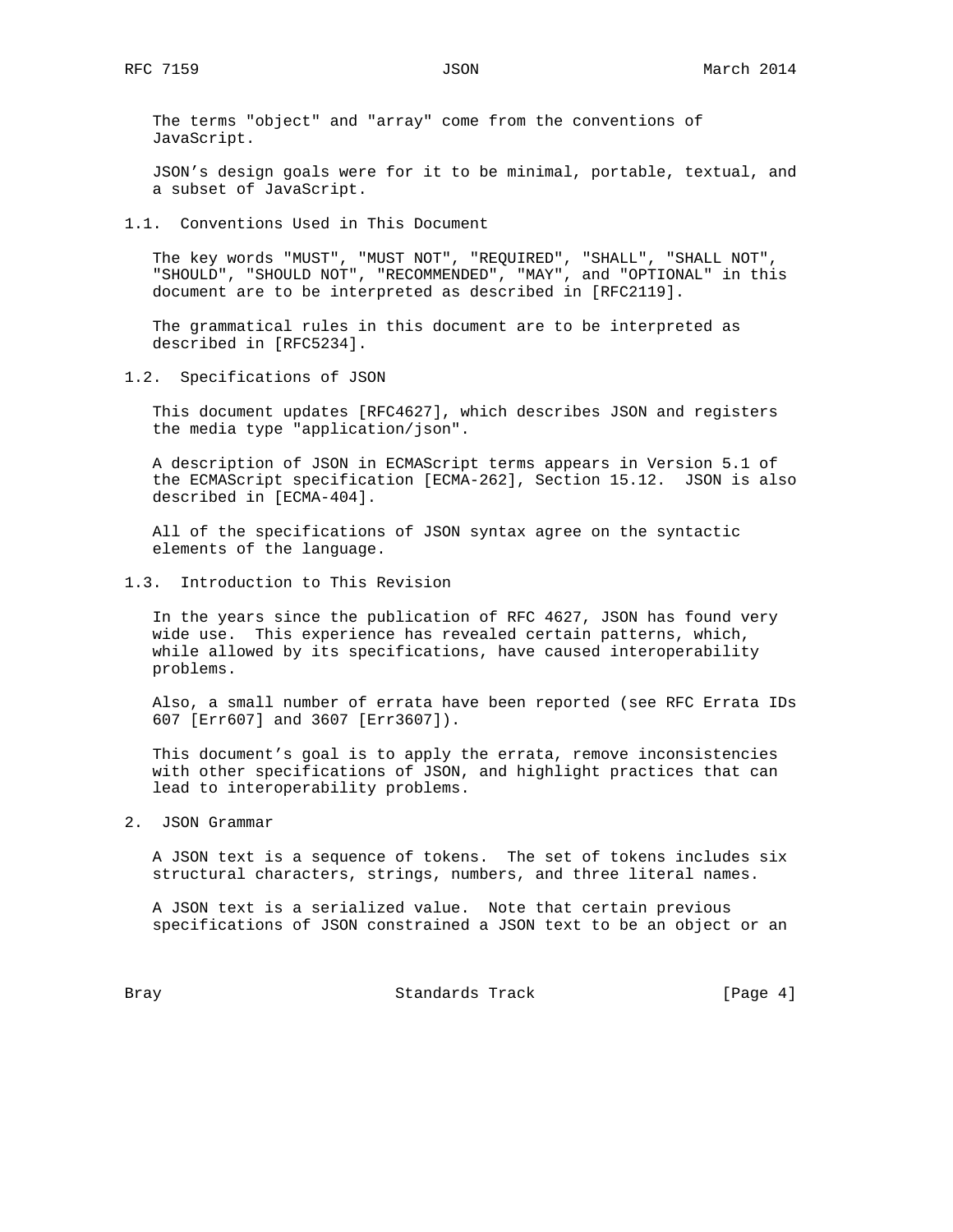array. Implementations that generate only objects or arrays where a JSON text is called for will be interoperable in the sense that all implementations will accept these as conforming JSON texts.

JSON-text = ws value ws

These are the six structural characters:

| begin-array                                 |  | $=$ ws $x5B$ ws ; [ left square bracket  |  |
|---------------------------------------------|--|------------------------------------------|--|
| begin-object                                |  | = $ws$ %x7B $ws$ ; { left curly bracket  |  |
| end-array                                   |  | $=$ ws $x5D$ ws ; ] right square bracket |  |
| end-object                                  |  | = $ws$ %x7D $ws$ ; } right curly bracket |  |
| name-separator = $ws$ $*x3A$ $ws$ ; : colon |  |                                          |  |
| value-separator = $ws$ $*x2C$ ws ; , comma  |  |                                          |  |

 Insignificant whitespace is allowed before or after any of the six structural characters.

| $WS = *$ (                |                         |
|---------------------------|-------------------------|
| 8x20/                     | ; Space                 |
| $8x09$ /                  | ; Horizontal tab        |
| $\frac{1}{2} \times 0A$ / | ; Line feed or New line |
| %x0D                      | ; Carriage return       |

## 3. Values

 A JSON value MUST be an object, array, number, or string, or one of the following three literal names:

false null true

 The literal names MUST be lowercase. No other literal names are allowed.

 value = false / null / true / object / array / number / string false =  $x66.61.6c.73.65$  ; false null = %x6e.75.6c.6c ; null true = %x74.72.75.65 ; true

Bray **Standards Track** [Page 5]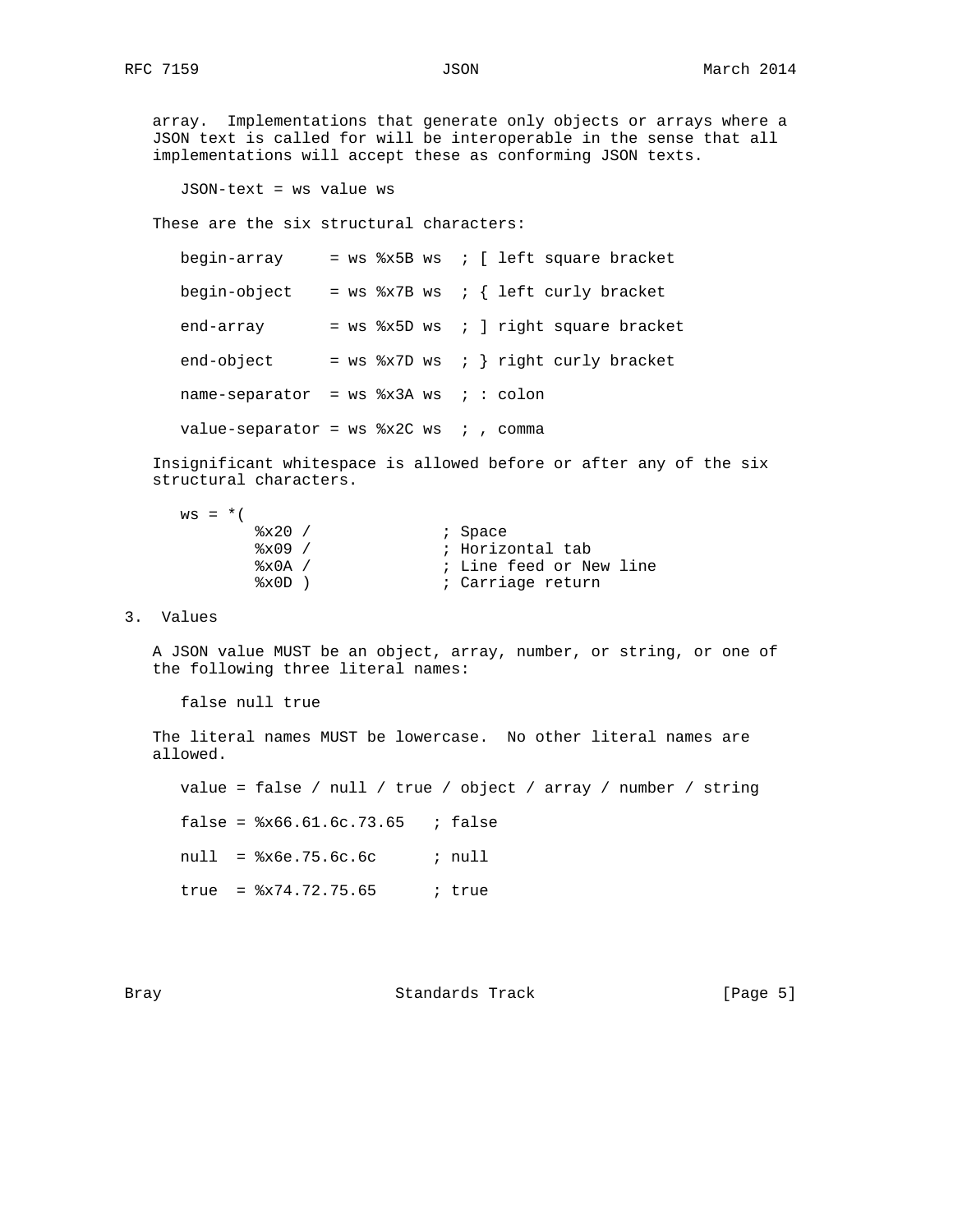4. Objects

 An object structure is represented as a pair of curly brackets surrounding zero or more name/value pairs (or members). A name is a string. A single colon comes after each name, separating the name from the value. A single comma separates a value from a following name. The names within an object SHOULD be unique.

```
 object = begin-object [ member *( value-separator member ) ]
          end-object
```
member = string name-separator value

 An object whose names are all unique is interoperable in the sense that all software implementations receiving that object will agree on the name-value mappings. When the names within an object are not unique, the behavior of software that receives such an object is unpredictable. Many implementations report the last name/value pair only. Other implementations report an error or fail to parse the object, and some implementations report all of the name/value pairs, including duplicates.

 JSON parsing libraries have been observed to differ as to whether or not they make the ordering of object members visible to calling software. Implementations whose behavior does not depend on member ordering will be interoperable in the sense that they will not be affected by these differences.

5. Arrays

 An array structure is represented as square brackets surrounding zero or more values (or elements). Elements are separated by commas.

array = begin-array [ value \*( value-separator value ) ] end-array

 There is no requirement that the values in an array be of the same type.

6. Numbers

 The representation of numbers is similar to that used in most programming languages. A number is represented in base 10 using decimal digits. It contains an integer component that may be prefixed with an optional minus sign, which may be followed by a fraction part and/or an exponent part. Leading zeros are not allowed.

A fraction part is a decimal point followed by one or more digits.

Bray **Bray** Standards Track [Page 6]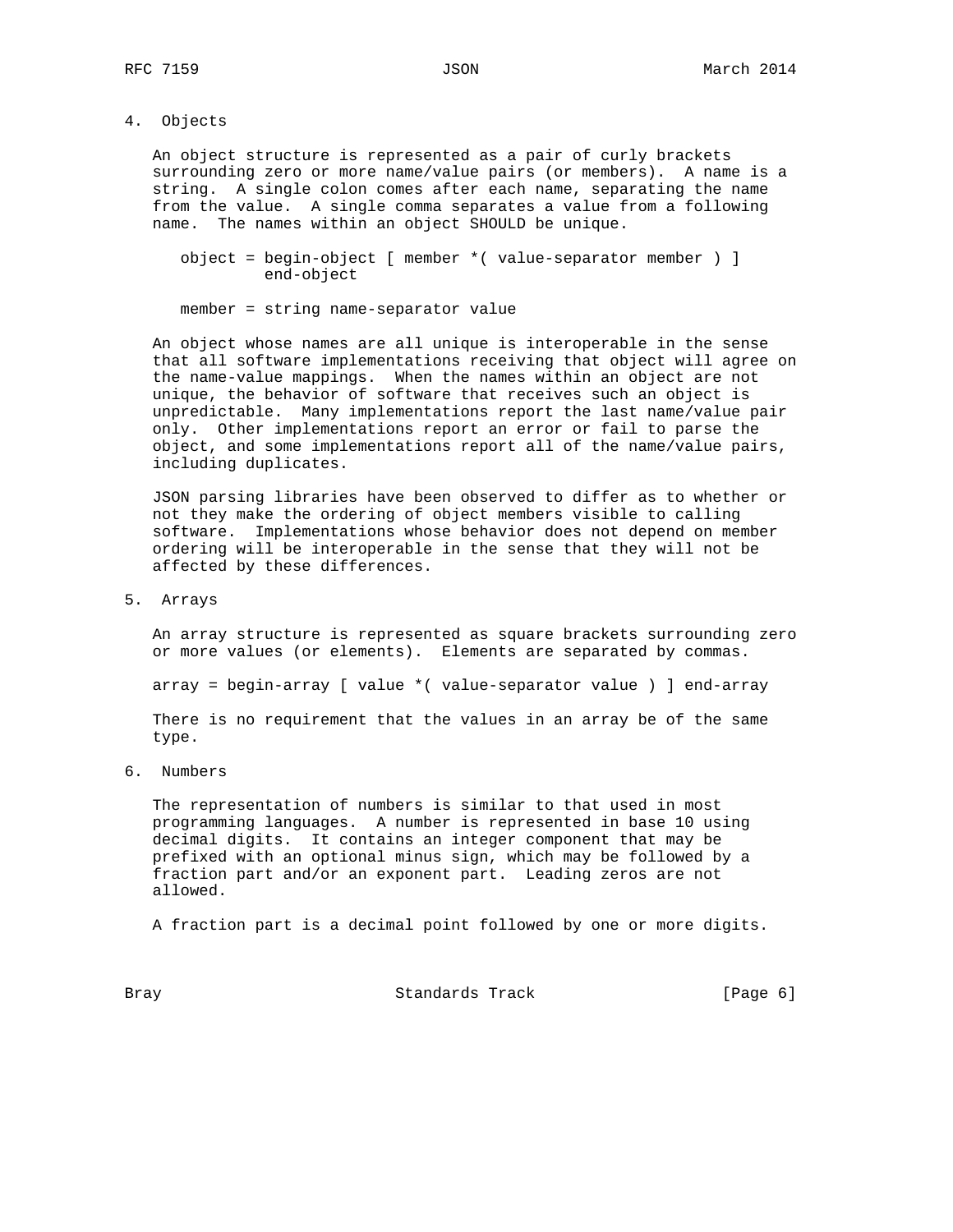An exponent part begins with the letter E in upper or lower case, which may be followed by a plus or minus sign. The E and optional sign are followed by one or more digits.

 Numeric values that cannot be represented in the grammar below (such as Infinity and NaN) are not permitted.

 number = [ minus ] int [ frac ] [ exp ]  $decimal-point =  $*x2E$  ;$ digit1-9 =  $8x31-39$  ; 1-9 e = %x65 / %x45 ; e E exp = e [ minus / plus ] 1\*DIGIT frac = decimal-point 1\*DIGIT int = zero / ( digit1-9 \*DIGIT )  $minus =$   $*x2D$  ;  $plus = *8x2B*$  ; + zero = %x30 ; 0

 This specification allows implementations to set limits on the range and precision of numbers accepted. Since software that implements IEEE 754-2008 binary64 (double precision) numbers [IEEE754] is generally available and widely used, good interoperability can be achieved by implementations that expect no more precision or range than these provide, in the sense that implementations will approximate JSON numbers within the expected precision. A JSON number such as 1E400 or 3.141592653589793238462643383279 may indicate potential interoperability problems, since it suggests that the software that created it expects receiving software to have greater capabilities for numeric magnitude and precision than is widely available.

 Note that when such software is used, numbers that are integers and are in the range  $[-(2**53)+1, (2**53)-1]$  are interoperable in the sense that implementations will agree exactly on their numeric values.

Bray **Standards Track** [Page 7]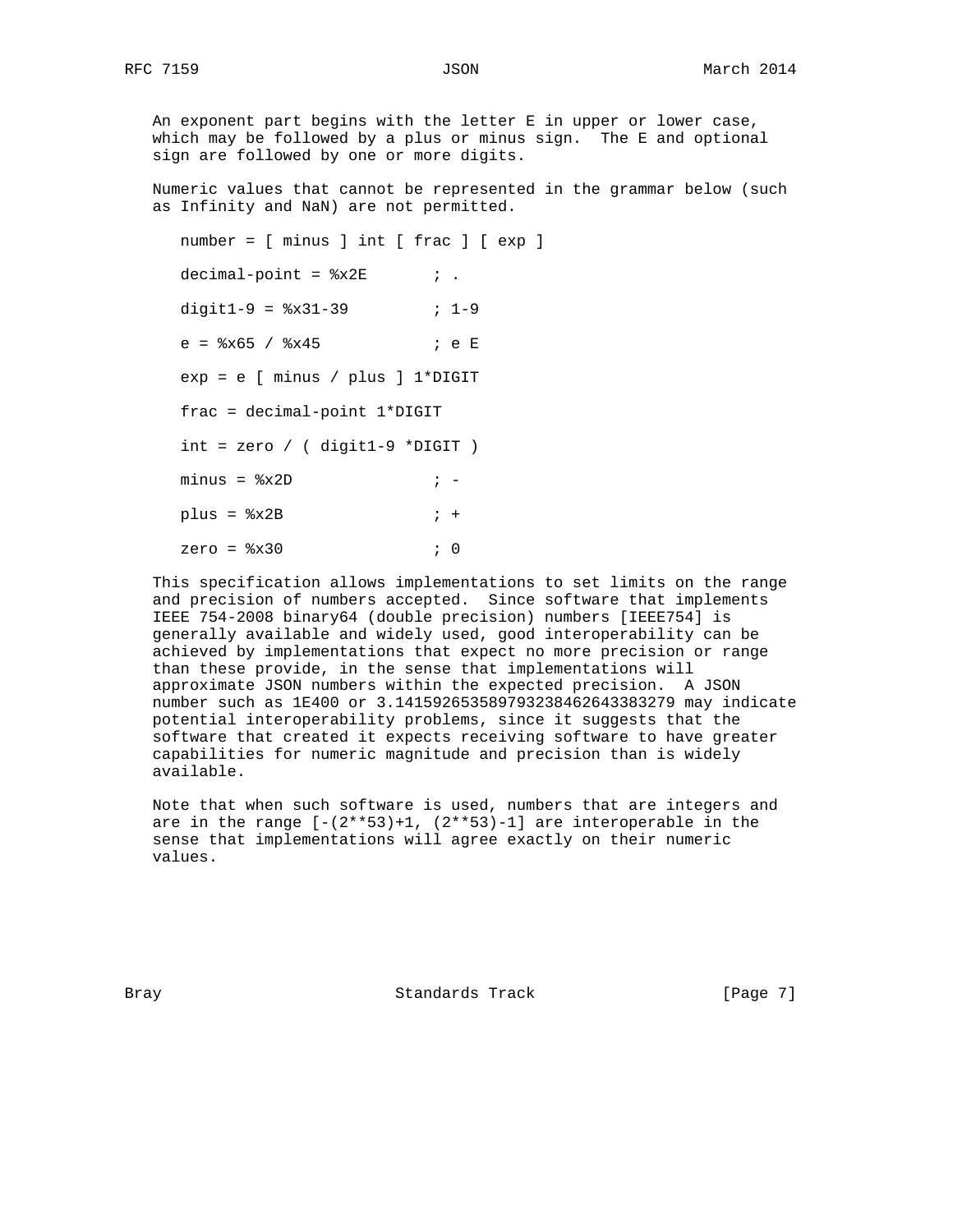## 7. Strings

 The representation of strings is similar to conventions used in the C family of programming languages. A string begins and ends with quotation marks. All Unicode characters may be placed within the quotation marks, except for the characters that must be escaped: quotation mark, reverse solidus, and the control characters (U+0000 through U+001F).

 Any character may be escaped. If the character is in the Basic Multilingual Plane (U+0000 through U+FFFF), then it may be represented as a six-character sequence: a reverse solidus, followed by the lowercase letter u, followed by four hexadecimal digits that encode the character's code point. The hexadecimal letters A though F can be upper or lower case. So, for example, a string containing only a single reverse solidus character may be represented as "\u005C".

 Alternatively, there are two-character sequence escape representations of some popular characters. So, for example, a string containing only a single reverse solidus character may be represented more compactly as "\\".

 To escape an extended character that is not in the Basic Multilingual Plane, the character is represented as a 12-character sequence, encoding the UTF-16 surrogate pair. So, for example, a string containing only the G clef character (U+1D11E) may be represented as "\uD834\uDD1E".

 string = quotation-mark \*char quotation-mark char = unescaped / escape ( %x22 /  $\cdot$  , " quotation mark U+0022 %x5C /  $\cdot$  ; \ reverse solidus U+005C  $-x^2 \times 2F$  /  $\frac{y^2}{2}$   $\frac{z^2}{2}$   $\frac{z^2}{2}$   $\frac{z^2}{2}$   $\frac{z^2}{2}$   $\frac{z^2}{2}$   $\frac{z^2}{2}$   $\frac{z^2}{2}$   $\frac{z^2}{2}$   $\frac{z^2}{2}$   $\frac{z^2}{2}$   $\frac{z^2}{2}$   $\frac{z^2}{2}$   $\frac{z^2}{2}$   $\frac{z^2}{2}$   $\frac{z^2}{2}$   $\frac{z^2}{2}$   $\frac{$ %x62 /  $\cdot$  b backspace U+0008 %x66 / ; f form feed U+000C %x6E / ; n line feed U+000A %x72 /  $\cdot$   $\cdot$  r carriage return U+000D  $\frac{1}{2}$   $\frac{1}{2}$   $\frac{1}{2}$   $\frac{1}{2}$   $\frac{1}{2}$   $\frac{1}{2}$   $\frac{1}{2}$   $\frac{1}{2}$   $\frac{1}{2}$   $\frac{1}{2}$   $\frac{1}{2}$   $\frac{1}{2}$   $\frac{1}{2}$   $\frac{1}{2}$   $\frac{1}{2}$   $\frac{1}{2}$   $\frac{1}{2}$   $\frac{1}{2}$   $\frac{1}{2}$   $\frac{1}{2}$   $\frac{1}{2}$   $\frac{1}{2}$  %x75 4HEXDIG ) ; uXXXX U+XXXX escape =  $x5C$  ;  $\qquad$ quotation-mark =  $8x22$  ; " unescaped = %x20-21 / %x23-5B / %x5D-10FFFF

Bray **Bray** Standards Track **Example 2** [Page 8]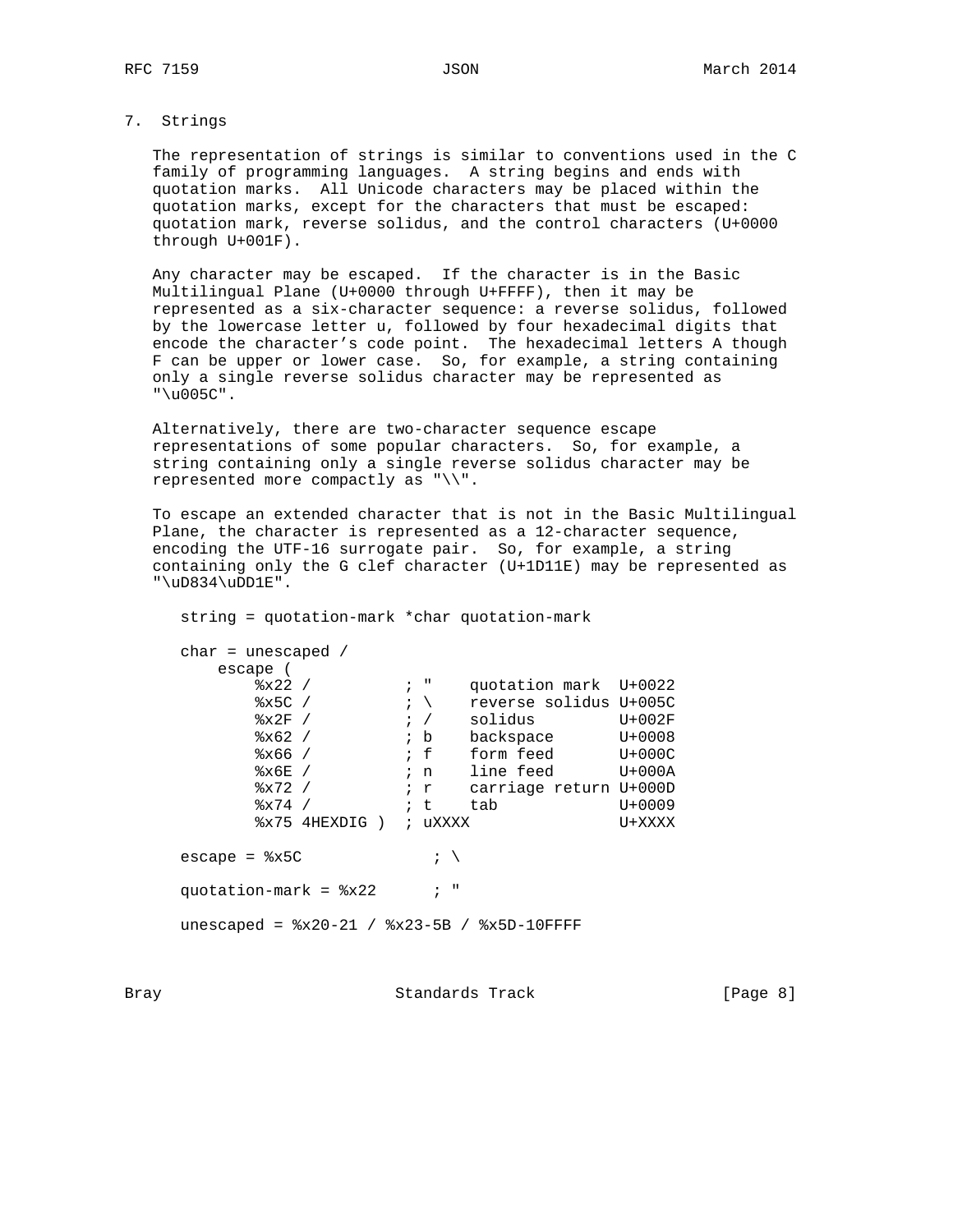## 8. String and Character Issues

#### 8.1. Character Encoding

 JSON text SHALL be encoded in UTF-8, UTF-16, or UTF-32. The default encoding is UTF-8, and JSON texts that are encoded in UTF-8 are interoperable in the sense that they will be read successfully by the maximum number of implementations; there are many implementations that cannot successfully read texts in other encodings (such as UTF-16 and UTF-32).

 Implementations MUST NOT add a byte order mark to the beginning of a JSON text. In the interests of interoperability, implementations that parse JSON texts MAY ignore the presence of a byte order mark rather than treating it as an error.

## 8.2. Unicode Characters

 When all the strings represented in a JSON text are composed entirely of Unicode characters [UNICODE] (however escaped), then that JSON text is interoperable in the sense that all software implementations that parse it will agree on the contents of names and of string values in objects and arrays.

 However, the ABNF in this specification allows member names and string values to contain bit sequences that cannot encode Unicode characters; for example, "\uDEAD" (a single unpaired UTF-16 surrogate). Instances of this have been observed, for example, when a library truncates a UTF-16 string without checking whether the truncation split a surrogate pair. The behavior of software that receives JSON texts containing such values is unpredictable; for example, implementations might return different values for the length of a string value or even suffer fatal runtime exceptions.

## 8.3. String Comparison

 Software implementations are typically required to test names of object members for equality. Implementations that transform the textual representation into sequences of Unicode code units and then perform the comparison numerically, code unit by code unit, are interoperable in the sense that implementations will agree in all cases on equality or inequality of two strings. For example, implementations that compare strings with escaped characters unconverted may incorrectly find that "a\\b" and "a\u005Cb" are not equal.

Bray Standards Track [Page 9]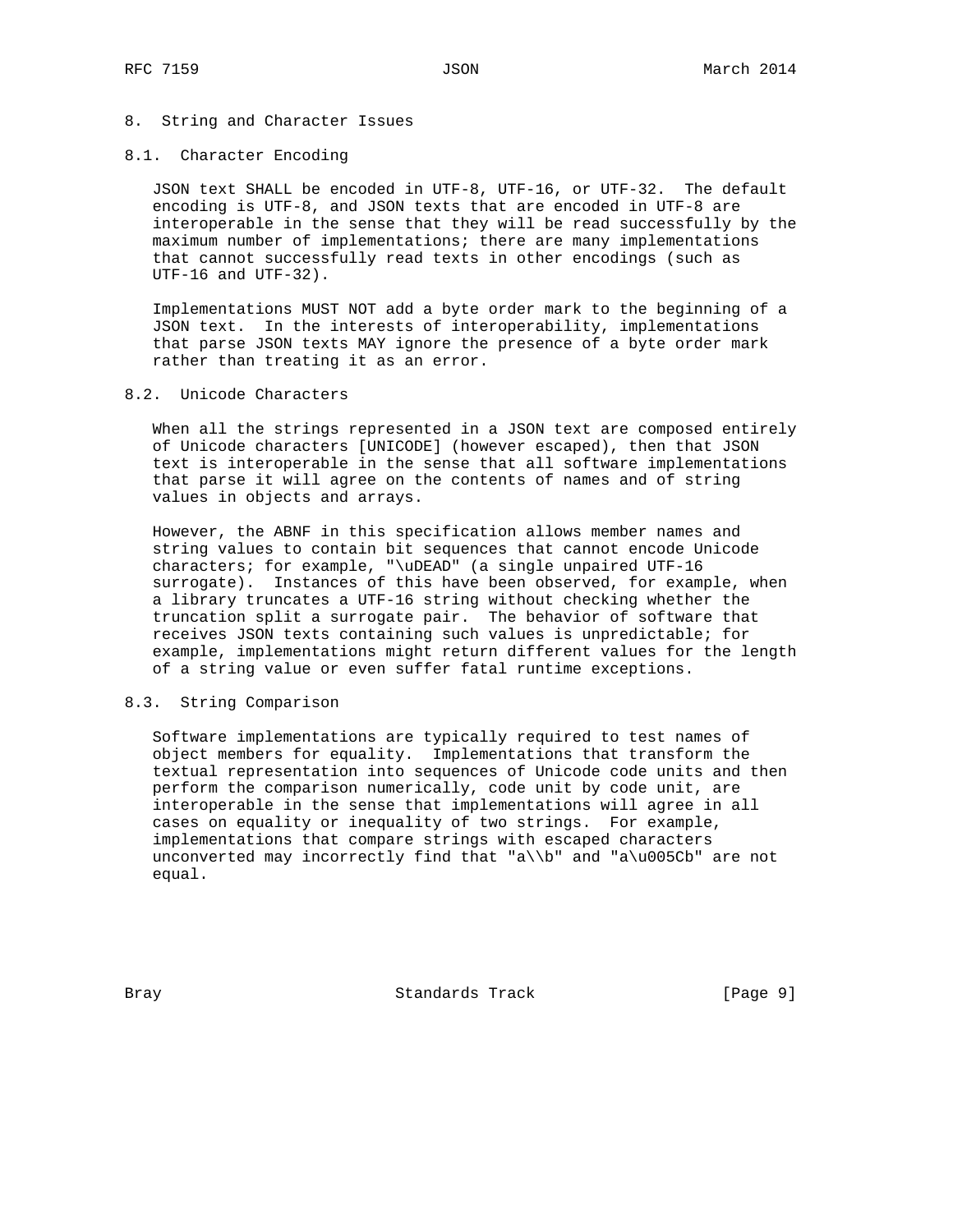9. Parsers

 A JSON parser transforms a JSON text into another representation. A JSON parser MUST accept all texts that conform to the JSON grammar. A JSON parser MAY accept non-JSON forms or extensions.

 An implementation may set limits on the size of texts that it accepts. An implementation may set limits on the maximum depth of nesting. An implementation may set limits on the range and precision of numbers. An implementation may set limits on the length and character contents of strings.

10. Generators

 A JSON generator produces JSON text. The resulting text MUST strictly conform to the JSON grammar.

11. IANA Considerations

The MIME media type for JSON text is application/json.

Type name: application

Subtype name: json

Required parameters: n/a

Optional parameters: n/a

Encoding considerations: binary

Security considerations: See [RFC7158], Section 12.

Interoperability considerations: Described in [RFC7158]

Published specification: [RFC7158]

 Applications that use this media type: JSON has been used to exchange data between applications written in all of these programming languages: ActionScript, C, C#, Clojure, ColdFusion, Common Lisp, E, Erlang, Go, Java, JavaScript, Lua, Objective CAML, Perl, PHP, Python, Rebol, Ruby, Scala, and Scheme.

Bray **Standards Track** [Page 10]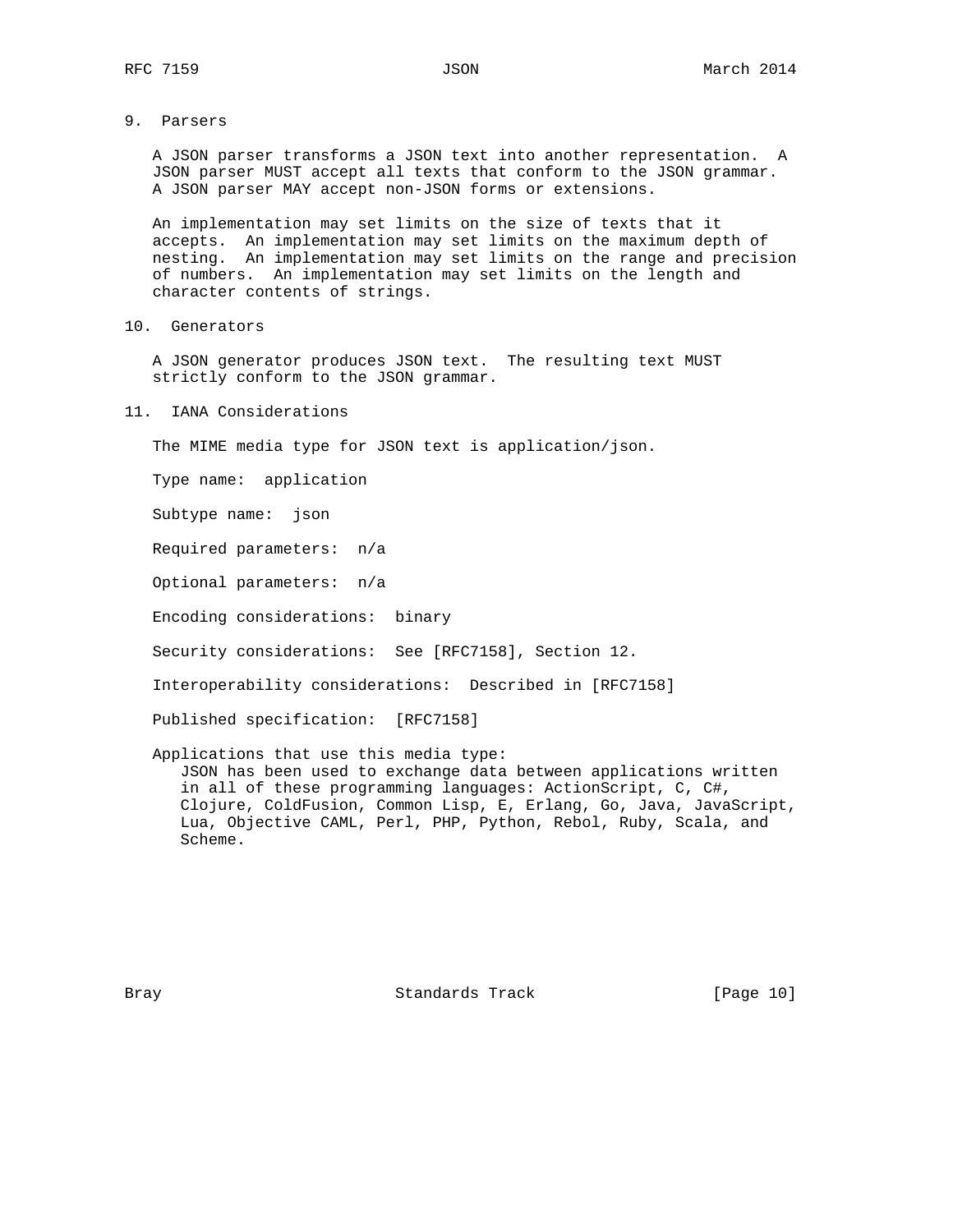Additional information: Magic number(s): n/a File extension(s): .json Macintosh file type code(s): TEXT Person & email address to contact for further information: **TESG**  <iesg@ietf.org> Intended usage: COMMON Restrictions on usage: none Author: Douglas Crockford <douglas@crockford.com> Change controller: IESG <iesg@ietf.org> Note: No "charset" parameter is defined for this registration.

Adding one really has no effect on compliant recipients.

12. Security Considerations

 Generally, there are security issues with scripting languages. JSON is a subset of JavaScript but excludes assignment and invocation.

 Since JSON's syntax is borrowed from JavaScript, it is possible to use that language's "eval()" function to parse JSON texts. This generally constitutes an unacceptable security risk, since the text could contain executable code along with data declarations. The same consideration applies to the use of eval()-like functions in any other programming language in which JSON texts conform to that language's syntax.

Bray **Standards Track** [Page 11]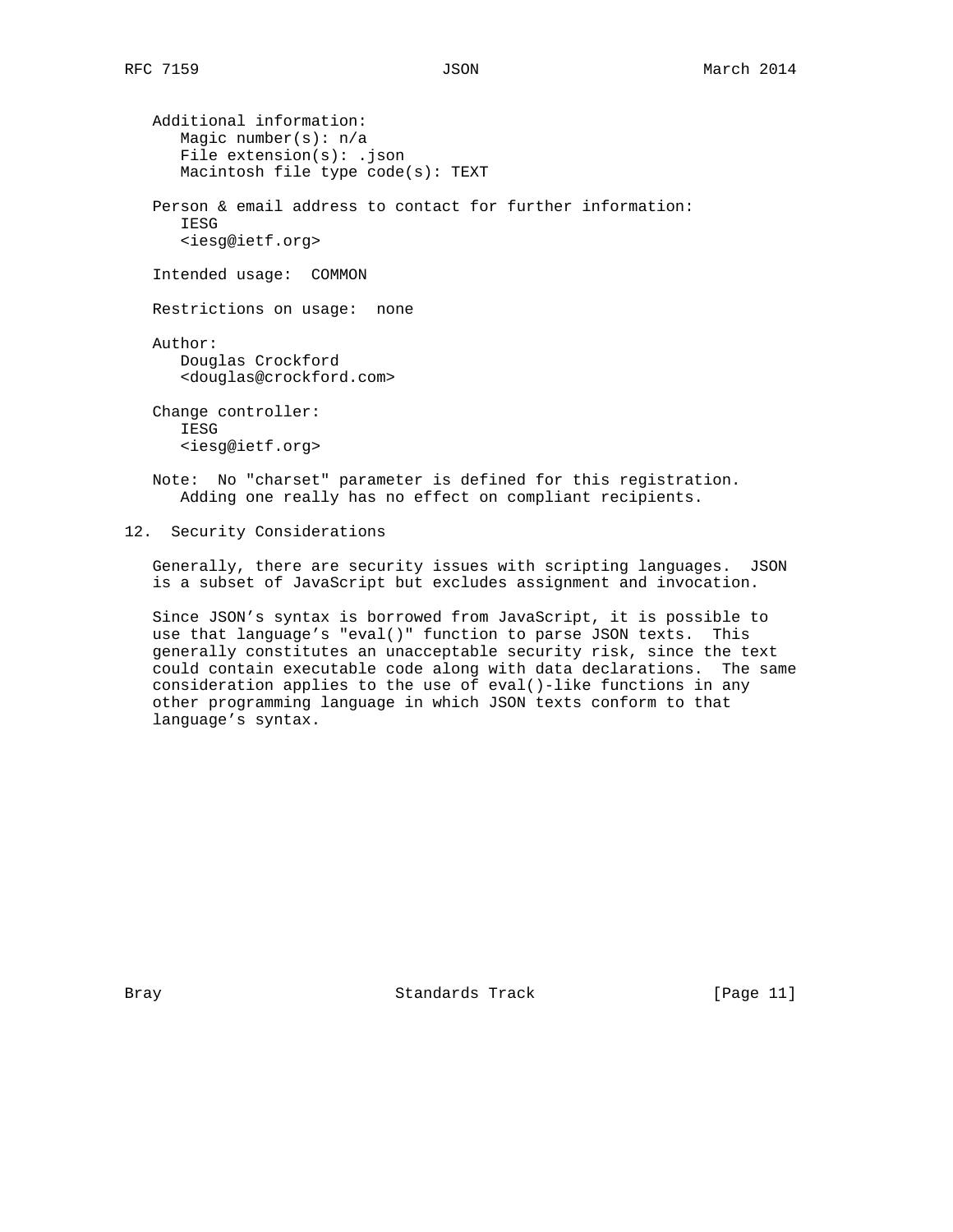```
13. Examples
    This is a JSON object:
       {
         "Image": {
             "Width": 800,
             "Height": 600,
              "Title": "View from 15th Floor",
              "Thumbnail": {
                  "Url": "http://www.example.com/image/481989943",
                  "Height": 125,
                  "Width": 100
             },
             "Animated" : false,
             "IDs": [116, 943, 234, 38793]
           }
       }
```
 Its Image member is an object whose Thumbnail member is an object and whose IDs member is an array of numbers.

This is a JSON array containing two objects:

```
\lbrack {
         "precision": "zip",
         "Latitude": 37.7668,
         "Longitude": -122.3959,
 "Address": "",
 "City": "SAN FRANCISCO",
 "State": "CA",
 "Zip": "94107",
         "Country": "US"
 },
\{ "precision": "zip",
         "Latitude": 37.371991,
 "Longitude": -122.026020,
 "Address": "",
 "City": "SUNNYVALE",
 "State": "CA",
 "Zip": "94085",
         "Country": "US"
      }
     ]
```
Bray **Standards Track** [Page 12]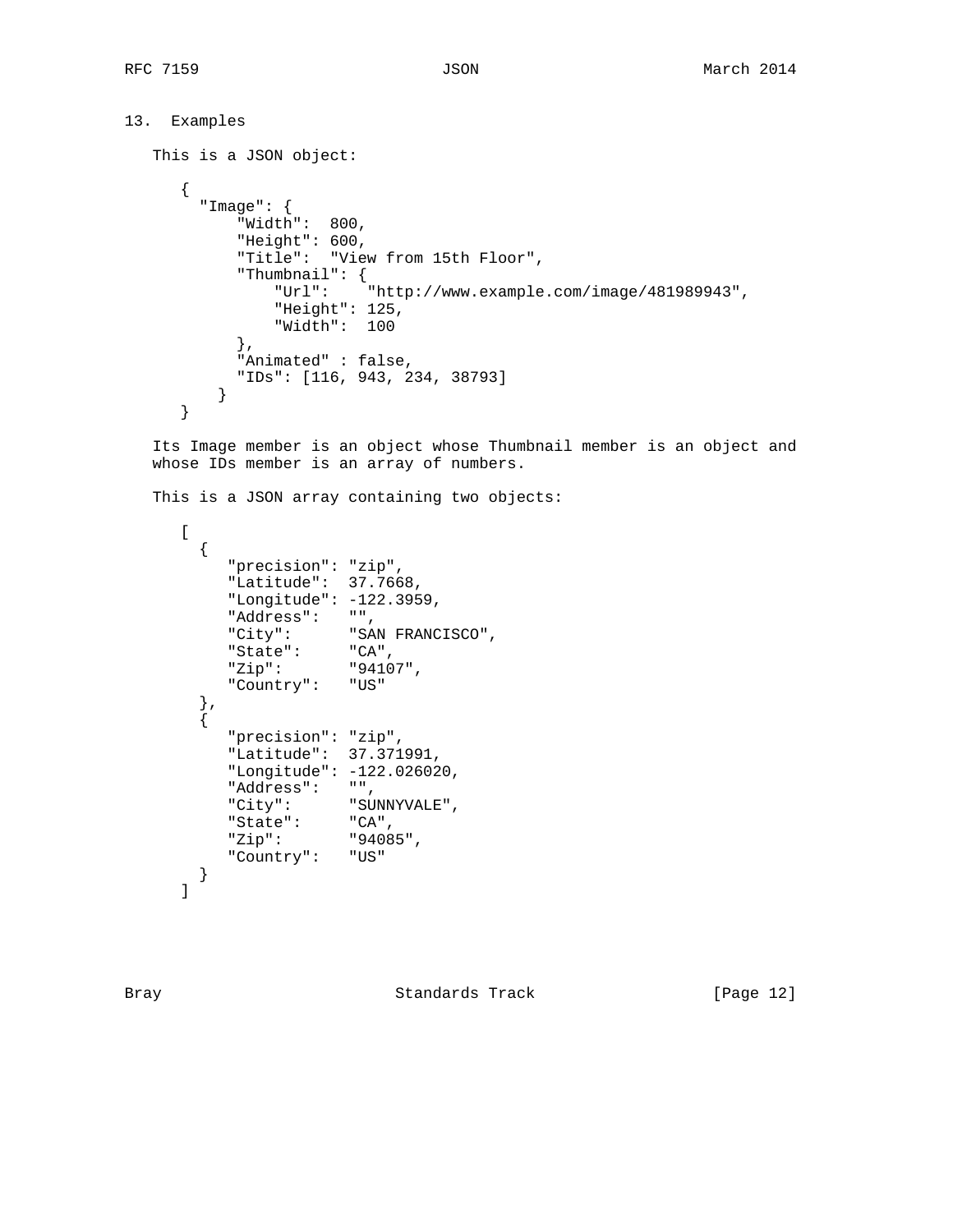Here are three small JSON texts containing only values:

"Hello world!"

42

true

14. Contributors

 RFC 4627 was written by Douglas Crockford. This document was constructed by making a relatively small number of changes to that document; thus, the vast majority of the text here is his.

- 15. References
- 15.1. Normative References
	- [IEEE754] IEEE, "IEEE Standard for Floating-Point Arithmetic", IEEE Standard 754, August 2008, <http://grouper.ieee.org/groups/754/>.
	- [RFC2119] Bradner, S., "Key words for use in RFCs to Indicate Requirement Levels", BCP 14, RFC 2119, March 1997.
	- [RFC5234] Crocker, D. and P. Overell, "Augmented BNF for Syntax Specifications: ABNF", STD 68, RFC 5234, January 2008.
	- [UNICODE] The Unicode Consortium, "The Unicode Standard", <http://www.unicode.org/versions/latest/>.
- 15.2. Informative References
	- [ECMA-262] Ecma International, "ECMAScript Language Specification Edition 5.1", Standard ECMA-262, June 2011, <http://www.ecma-international.org/publications/standards/ Ecma-262.htm>.
	- [ECMA-404] Ecma International, "The JSON Data Interchange Format", Standard ECMA-404, October 2013, <http://www.ecma-international.org/publications/standards/ Ecma-404.htm>.
	- [Err3607] RFC Errata, Errata ID 3607, RFC 3607, <http://www.rfc-editor.org>.

Bray **Standards Track** [Page 13]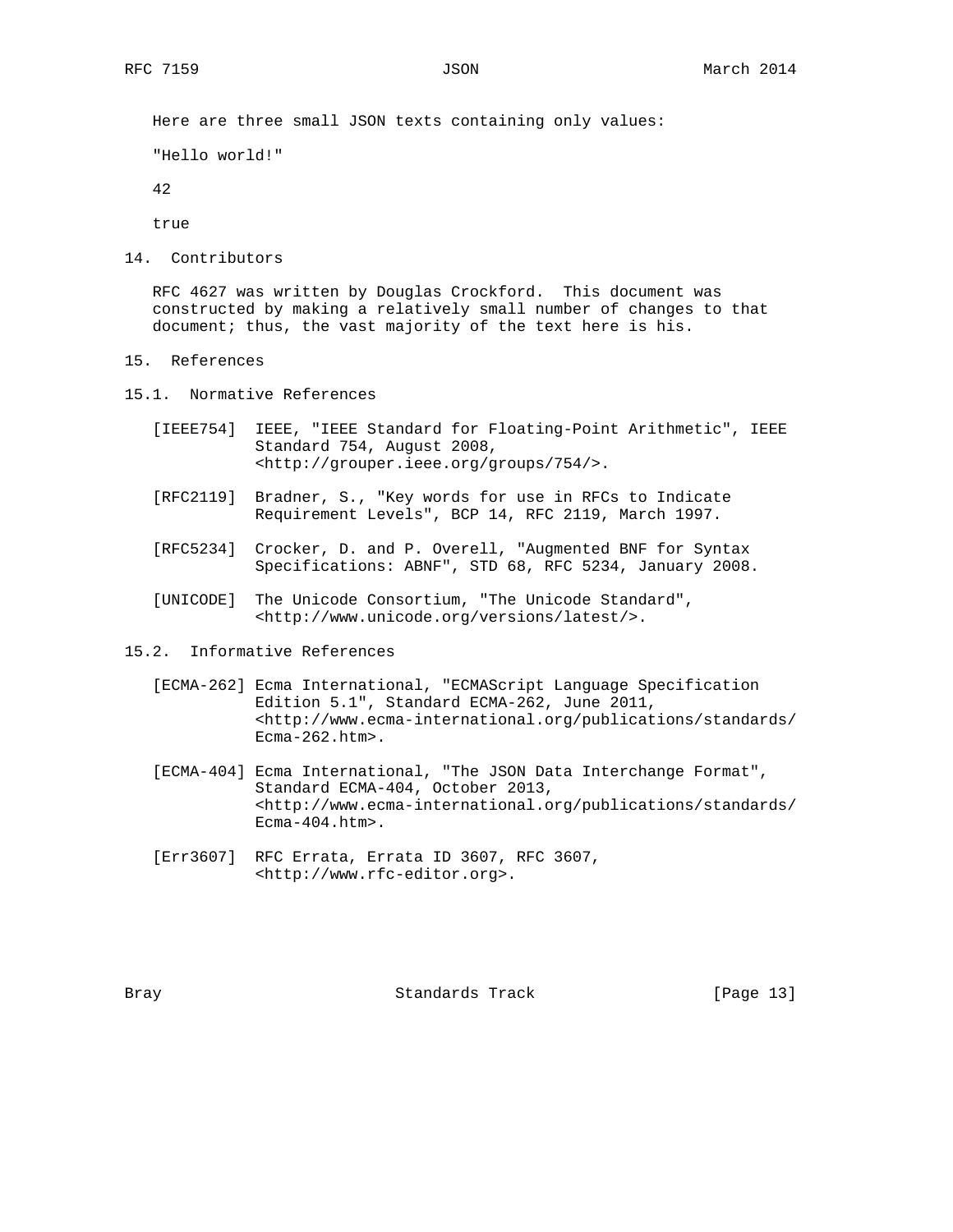- [Err607] RFC Errata, Errata ID 607, RFC 607, <http://www.rfc-editor.org>.
- [RFC4627] Crockford, D., "The application/json Media Type for JavaScript Object Notation (JSON)", RFC 4627, July 2006.

Bray Standards Track [Page 14]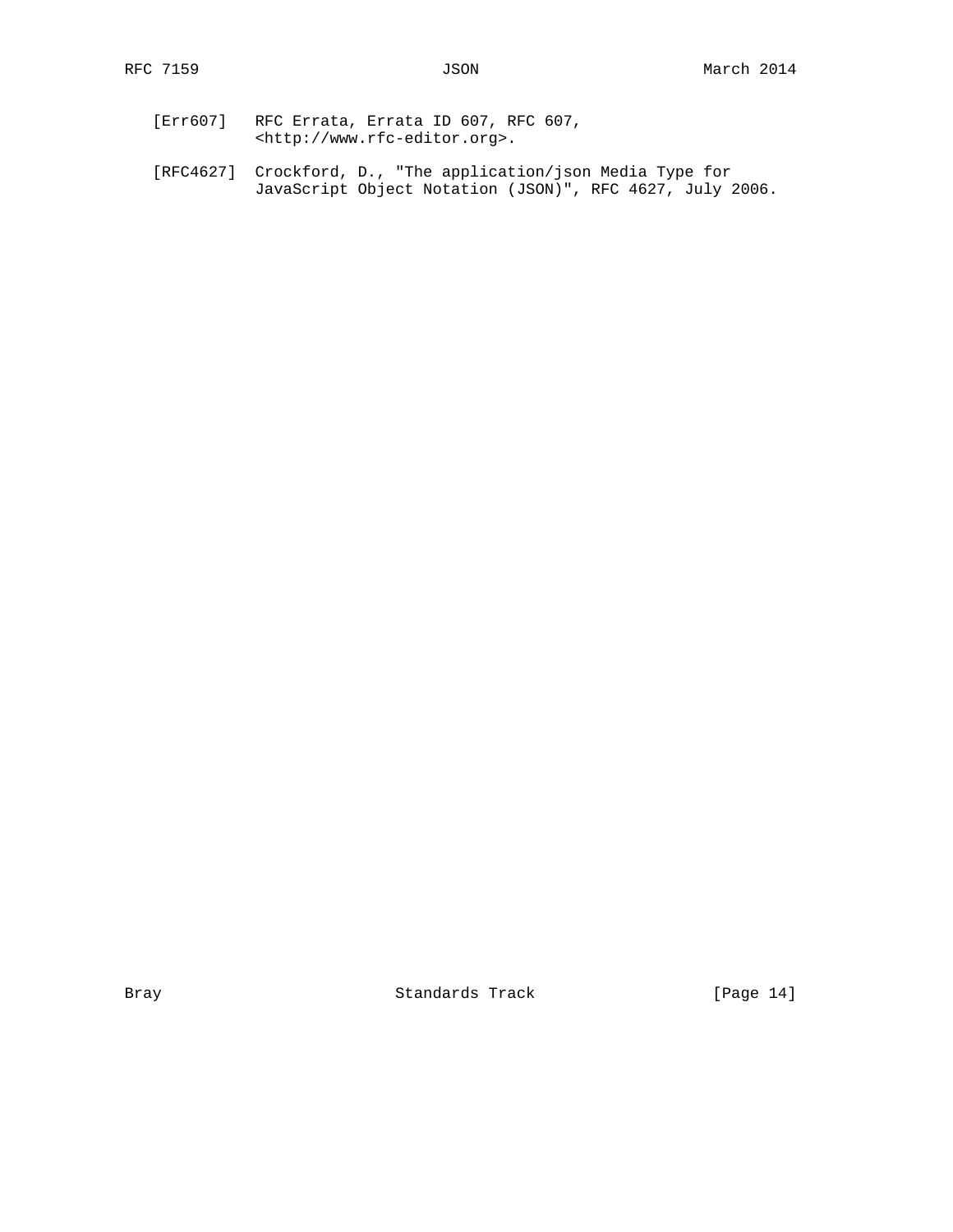Appendix A. Changes from RFC 4627

 This section lists changes between this document and the text in RFC 4627.

- o Changed the title and abstract of the document.
- o Changed the reference to [UNICODE] to be not version specific.
- o Added a "Specifications of JSON" section.
- o Added an "Introduction to This Revision" section.
- o Changed the definition of "JSON text" so that it can be any JSON value, removing the constraint that it be an object or array.
- o Added language about duplicate object member names, member ordering, and interoperability.
- o Clarified the absence of a requirement that values in an array be of the same JSON type.
- o Applied erratum #607 from RFC 4627 to correctly align the artwork for the definition of "object".
- o Changed "as sequences of digits" to "in the grammar below" in the "Numbers" section, and made base-10-ness explicit.
- o Added language about number interoperability as a function of IEEE754, and added an IEEE754 reference.
- o Added language about interoperability and Unicode characters and about string comparisons. To do this, turned the old "Encoding" section into a "String and Character Issues" section, with three subsections: "Character Encoding", "Unicode Characters", and "String Comparison".
- o Changed guidance in the "Parsers" section to point out that implementations may set limits on the range "and precision" of numbers.
- o Updated and tidied the "IANA Considerations" section.
- o Made a real "Security Considerations" section and lifted the text out of the previous "IANA Considerations" section.

Bray **Standards Track** [Page 15]